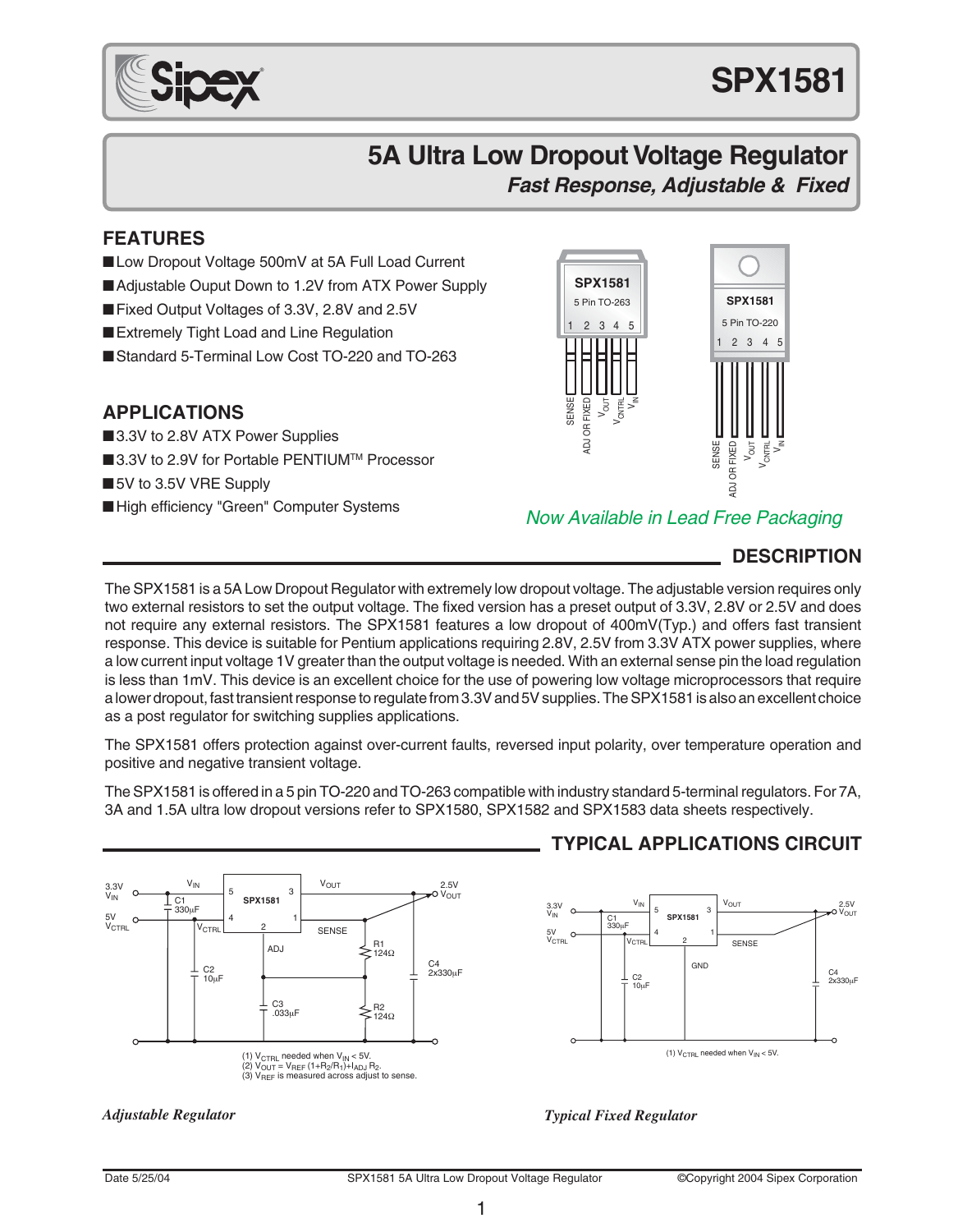|  |  | <b>ABSOLUTE MAXIMUM RATINGS</b> |
|--|--|---------------------------------|
|--|--|---------------------------------|

| Lead Temp. (Soldering, 10 Seconds)  300°C   |  |
|---------------------------------------------|--|
|                                             |  |
| <b>Operating Junction Temperature Range</b> |  |
|                                             |  |

|  |  | 6V |
|--|--|----|
|  |  |    |

## **ELECTRICAL CHARACTERISTICS**

Electrical characteristics at  $V_{\text{OUT}} = V_{\text{SENE}}$ ,  $V_{\text{ADI}} = 0$ V,  $T_{\text{A}} = 25^{\circ}$ C,  $C_{\text{CTL}} = C_{\text{PWR}} = C_{\text{OUT}} = 33 \mu$ F tantalum cap otherwise specified. The  $\blacklozenge$  denotes the specifications which apply over full temperature range -40°C to +85°C, unless otherwise specified.

| <b>PARAMETER</b>                              | <b>MIN</b> | <b>TYP</b> | <b>MAX</b> | <b>UNITS</b>     |   | <b>CONDITIONS</b>                                                                                             |
|-----------------------------------------------|------------|------------|------------|------------------|---|---------------------------------------------------------------------------------------------------------------|
| 2.5V Version                                  |            |            |            |                  |   |                                                                                                               |
| Output Voltage                                | 2.450      | 2.5        | 2.550      | V                |   | $V_{\text{CTBL}}$ = 6.0V to 12V, $V_{\text{IN}}$ = 3.0V to 5.0V, $I_{\text{O}}$ = 10mA                        |
|                                               | 2.400      |            | 2.600      |                  |   | $IO = 10mA$ to 5A                                                                                             |
| 2.8V Version                                  |            |            |            |                  |   |                                                                                                               |
| Output Voltage                                | 2.744      | 2.8        | 2.856      | V                |   | $V_{\text{CTBL}} = 6.3V$ to 12V, $V_{\text{IN}} = 3.3V$ to 12V, $I_{\text{O}} = 10 \text{mA}$                 |
|                                               | 2.688      |            | 2.912      |                  |   | $I0 = 10mA$ to 5A                                                                                             |
| 3.3V Version                                  |            |            |            |                  |   |                                                                                                               |
| Output Voltage                                | 3.234      | 3.3        | 3.366      | V                |   | $V_{\text{CTBL}}$ = 6.3V to 12V, $V_{\text{IN}}$ = 3.3V + 0.8V, $I_{\text{O}}$ =10mA                          |
|                                               | 3.168      | 3.3        | 3.432      |                  |   | $I0 = 10mA$ to 5A                                                                                             |
| <b>All Voltage Options</b>                    |            |            |            |                  |   |                                                                                                               |
| Reference Voltage                             | 1.238      | 1.25       | 1.263      | V                |   | $V_{\text{CTRI}} = 2.75V$ , $V_{\text{IN}} = 2.00V$ , $I_{\Omega} = 10 \text{mA}$                             |
|                                               |            |            |            |                  |   | $V_{\text{CTBI}}$ = 2.7V to 12V, $V_{\text{IN}}$ = 2.05V to 5.5V, $I_{\text{O}}$ = 10mA to 5A                 |
| Line Regulation                               |            |            |            | mV               |   | $V_{\text{CTBL}}$ = 2.5V to 12V, $V_{\text{IN}}$ = 1.75V to 5.5V, $I_{\text{O}}$ =10mA                        |
|                                               |            | 1.0        | 3.0        |                  |   | $V_{AD} = 0V$                                                                                                 |
| Load Regulation (Note 1)                      |            | 1.0        | 5.0        | mV               | ۰ | $V_{\text{CTRL}} = 2.75V, V_{\text{IN}} = 2.1V, I_0 = 10 \text{mA}$ to 5A, $V_{\text{AD,I}} = 0V$             |
|                                               |            |            |            |                  |   |                                                                                                               |
| Dropout Voltage Min. V <sub>CTBL</sub>        |            | 1.10       | 1.25       | V                |   | $V_{AD,J} = 0V$                                                                                               |
| (Note 2) $(V_{\text{CTBI}} - V_{\text{OUT}})$ |            |            |            |                  |   | $V_{IN} = 2.05V$ , $I_{O} = 1A$                                                                               |
| Dropout Voltage Min. VIN                      |            | 0.40       | 0.50       | $\overline{V}$   |   | $V_{ADJ} = 0V$                                                                                                |
| (Note 2) $(V_{IN} - V_{OUT})$                 |            |            |            |                  |   | $V_{IN}$ = 2.75V, $I_{O}$ = 5A                                                                                |
| <b>Current Limit</b>                          | 5.1        |            |            | A                |   | $V_{\text{CTRL}} = 2.75V$ , $V_{\text{IN}} = 2.05V$ , $\Delta V_{\text{OUT}} = 100$ mV, $V_{\text{ADJ}} = 0V$ |
| Minimum Load Current                          |            | 5          | 10         | mA               | ٠ | $V_{\text{CTBL}} = 5V$ , $V_{\text{IN}} = 3.3V$ , $V_{\text{AD,I}} = 0V$                                      |
|                                               |            |            |            |                  |   |                                                                                                               |
| <b>Thermal Regulation</b>                     |            | 0.002      | 0.02       | $\%$ /W          |   | 30ms Pulse                                                                                                    |
| <b>Ripple Rejection</b>                       | 60         | 80         |            | dB               |   | $V_{\text{CTBL}} = 3.75V$ , $V_{\text{IN}} = 3.75V$ , $I_{\text{O}} = 2.5A$ , $V_{\text{AD,I}} = 0V$          |
|                                               |            |            |            |                  |   | $T_J = 25$ , $V_{RIPPLE} = 1$ Vpp at 120Hz                                                                    |
| Control Pin Current                           |            | 60         | 120        | mA               | ٠ | $V_{ADJ} = 0V$                                                                                                |
|                                               |            |            |            |                  |   | $V_{\text{CTRL}} = 2.75V$ , $V_{\text{IN}} = 2.05V$ , $I_{\text{O}} = 5A$                                     |
| Adjustble Pin Current                         |            | 50         |            | μA               |   | $V_{\text{CTBL}} = 2.75V$ , $V_{\text{IN}} = 2.05V$ , $V_{\text{AD,i}} = 0V$ , $I_{\text{O}} = 10 \text{mA}$  |
|                                               |            |            | 120        |                  | ۰ |                                                                                                               |
| <b>Thermal Resistance</b>                     |            |            | 3          | $\overline{C/W}$ |   | Junction to Case $(\theta_{JC})$                                                                              |
| TO-220-5                                      |            |            | 50         | $\overline{C/W}$ |   | Junction to Ambient $(\theta_{JA})$                                                                           |
| <b>Thermal Resistance</b>                     |            |            | 3          | °C/W             |   | Junction to Case $(\theta_{JC})$                                                                              |
| TO-263-5                                      |            |            | 60         | $\overline{C/W}$ |   | Junction to Ambient $(\theta_{\text{JA}})$                                                                    |

**Note 1:** Low duty cycle pulse testing with Kelvin connections is required to order to maintain accurate data.

**Note 2:** Dropout voltage is defined as the minimum differential between V<sub>IN</sub> and V<sub>OUT</sub> or V<sub>CTRL</sub> and V<sub>OUT</sub> required to maintain regulation at V<sub>OUT</sub> 95% Nominal V<sub>OUT</sub>.

**Note 3:** V<sub>REF</sub> is measured across Adjust pin to Sense pin.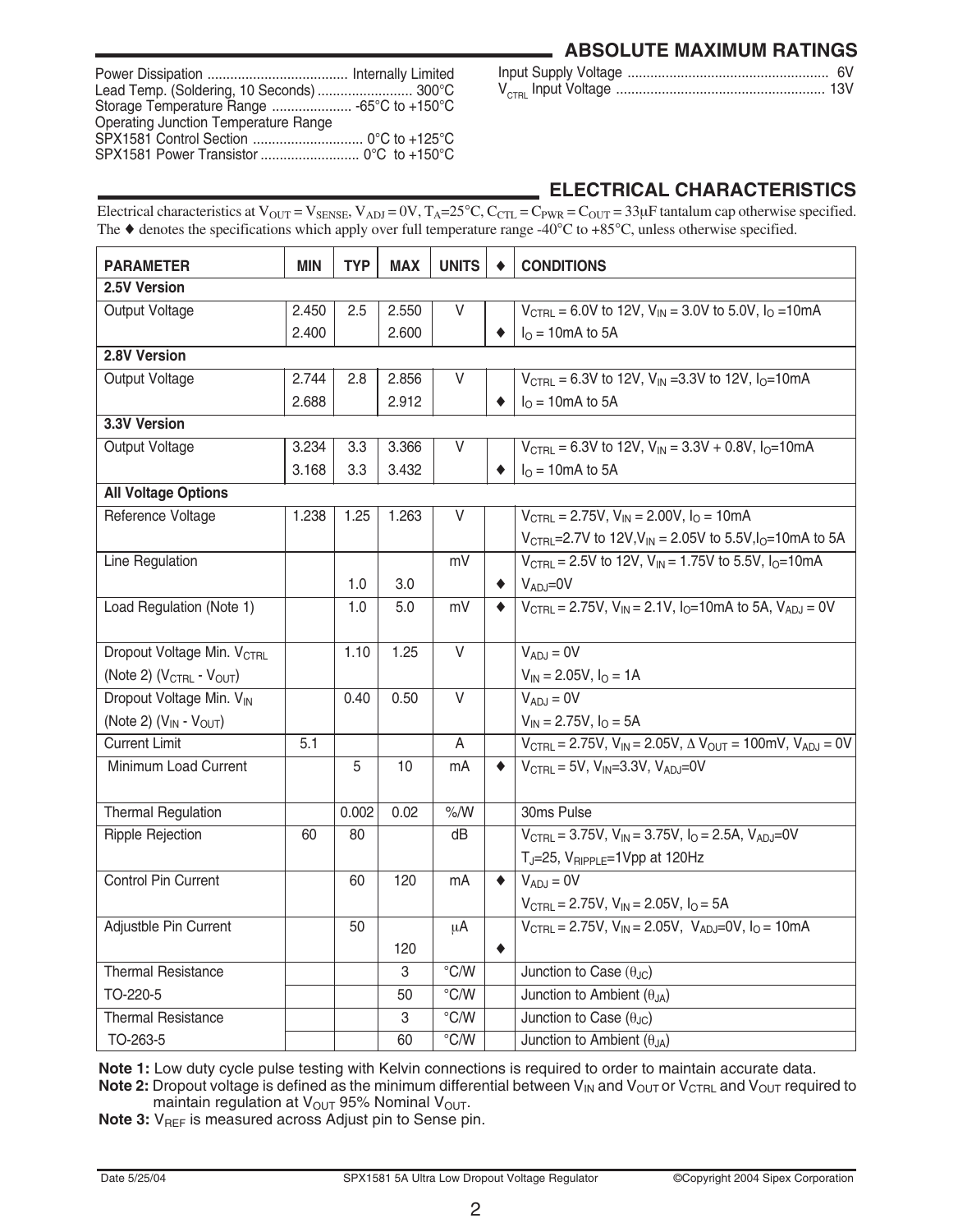## **PIN DESCRIPTION**

| <b>PIN NUMBER</b> | <b>PIN NAME</b>   | <b>DESCRIPTION</b>                                                                                                                                                                                                                              |
|-------------------|-------------------|-------------------------------------------------------------------------------------------------------------------------------------------------------------------------------------------------------------------------------------------------|
|                   | <b>SENSE</b>      | Allows Kelvin sense of $V_{\text{OUT}}$ at the load. (Positive side of the reference<br>voltage of the device).                                                                                                                                 |
| 2                 | <b>ADJ</b>        | Negative side of the reference voltage for the device. Adding a small<br>bypass capacitor from the ADJ pin to ground will improve the transient<br>response.                                                                                    |
| 3                 | $V_{\text{OUT}}$  | Power output of the device.                                                                                                                                                                                                                     |
| 4                 | $V_{\text{CTRL}}$ | Supply pin for the control circuitry of the device. The current flow into this<br>pin will be about 1% of the output current. $V_{\text{CTRL}}$ must be between 1.0V<br>and 1.3V greater than the output voltage for the<br>device to regulate. |
| 5                 | V <sub>IN</sub>   | Output load current is supplied through this pin. $V_{\text{IN}}$ must be between 0.1V<br>and 0.8V greater than the output voltage for this device to regulate.                                                                                 |



## **FUNCTIONAL DIAGRAM**

The SPX1581 is designed as a high performance and low cost solution for application requiring a lower dropout than traditional NPN regulators.

The SPX1581 uses a separate input voltage  $V_{\text{CTRL}}$  $(V_{\text{CTRL}} \geq V_{\text{OUT}} + 1.3\overline{V})$  to minimize the dropout voltage. This allows the 2.5V power for the load to come from a 3.3V system supply.

As added benefit this will reduce the heat dissipation\*, and lower heatsink and cooling fan cost.

#### \* The reduction of heat dissipation is a result of the increase of the regulator efficiency (efficiency =  $V_{\text{OUT}}/V_{\text{IN}}$ ).

## **APPLICATION NOTES**

A typical application would use 5V for  $V_{IN}$  and 3.3V for  $V_{CTRI}$  from a motherboard power supply to provide a nominal 2.5V output. Using the sense pin allows Kelvin measure the output, reducing resistance-associated errors.

The SPX1581 can power the 2.5V core voltage for microprocessors such as a PentiumTM, P55CTM, AMD5k86TM and K6TM and the IBM PowerPCTM 603EV and 604EV processors.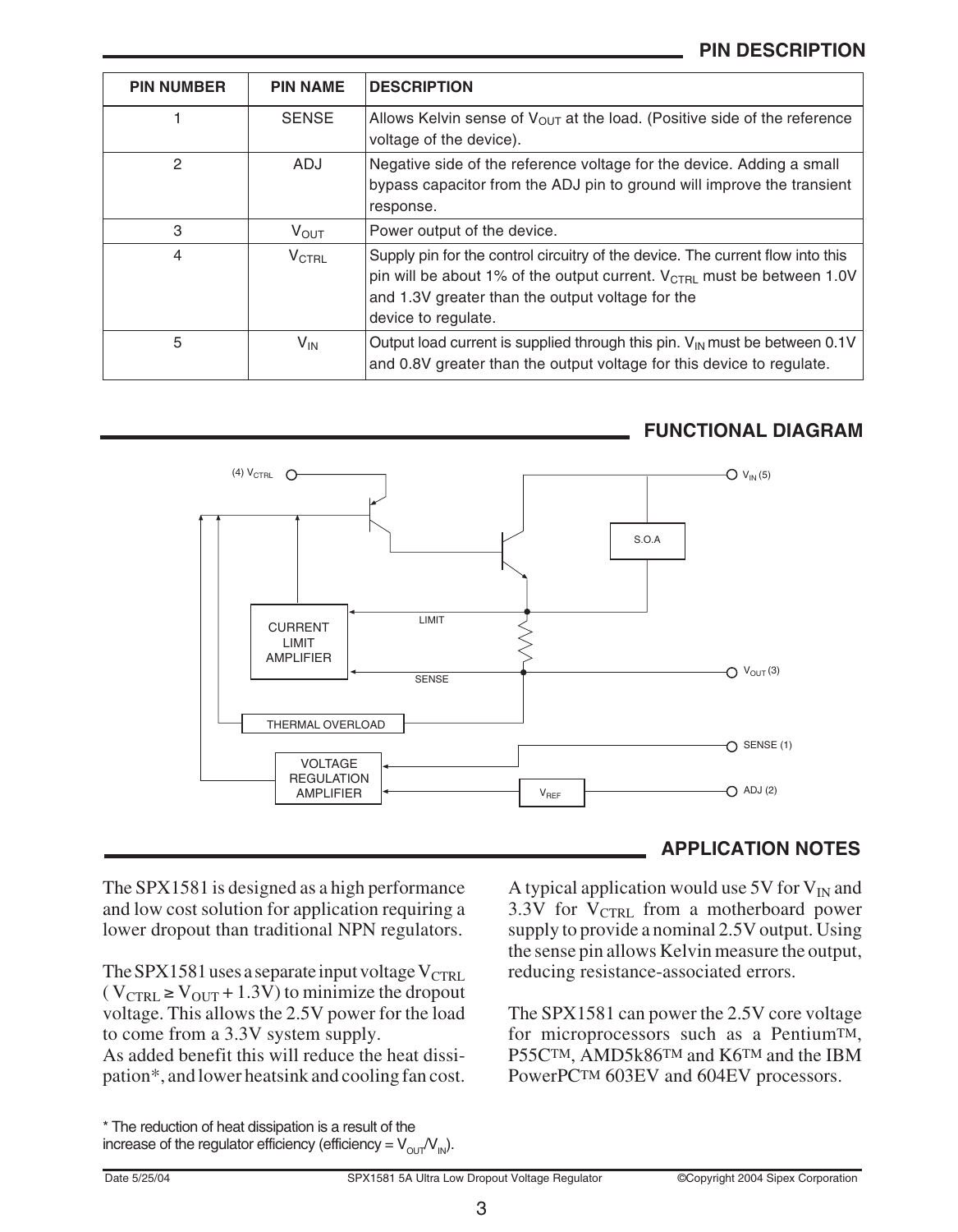#### **Adjustable Regulator Design**

1.25V reference voltage is being developed between the SENSE pin and the ADJ pin of the SPX1581. Adding two external resistors (see fig 1.) will allow setting the output voltage from 1.25V to 6V.  $R_1$  is chosen so that this current is specified minimum load current of  $10mA$ .  $R_2$  is given by the formula:  $V_{OUT} = V_{REF} (1 + R_2/R_1)$  $+ I<sub>ADJ</sub>$  (R<sub>2</sub>). The current flowing from the ADJ pin is typicaly 50µA. This ADJ pin contributes to the final  $V_{\text{OUT}}$  but is usually neglected. Connecting the sense pin to the top of the resistor divider will improve load regualtion.

#### **Lowering Noise**

Using the SENSE pin to Kelvin the load will increase accuracy of the output voltage during load regulation. For the fixed voltage device, adding a capacitor at the GND pin will improve transient response. This capacitor is chosen in the range of  $1\mu$ F to  $0.1\mu$ F and will depend on the amount of output capacitance in the system.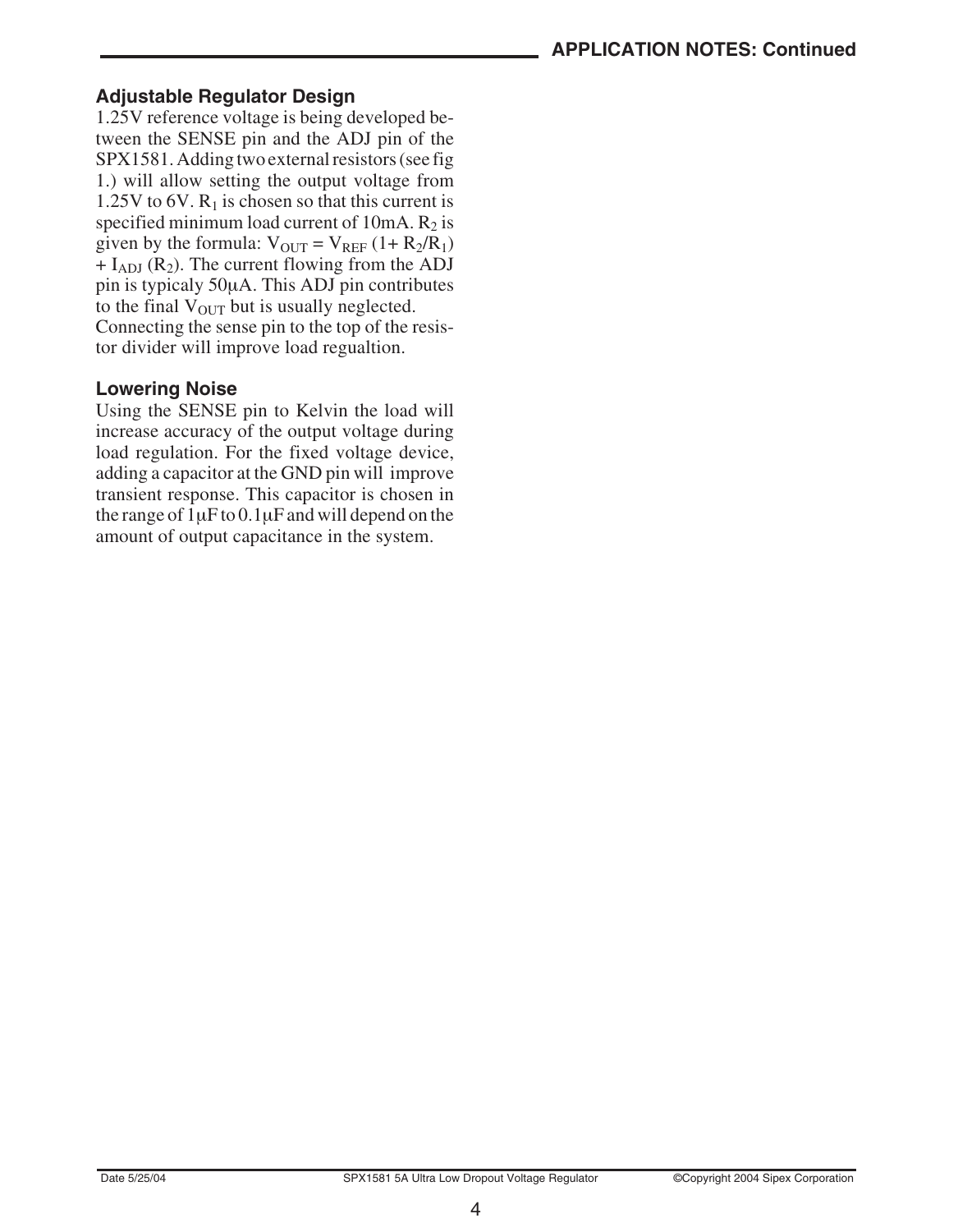

| $\overline{\mathsf{B}}$          |  |
|----------------------------------|--|
| <b>SEATING</b><br><b>PLANE</b>   |  |
| ٠F                               |  |
| D<br>CHAMFER<br>OPTIONAL         |  |
| C <sub>1</sub><br>J <sub>1</sub> |  |

| 5 PIN TO-220   | Dimensions in<br>(inches) |            |            |
|----------------|---------------------------|------------|------------|
|                | <b>MIN</b>                | <b>NOM</b> | <b>MAX</b> |
| A              | .160                      |            | .190       |
| b              | .015                      |            | .040       |
| C <sub>1</sub> | .014                      |            | .022       |
| D              | .560                      | -          | .590       |
| E              | .385                      |            | .415       |
| e              | .385                      |            | .415       |
| e1             | .062                      |            | .072       |
| F              | .045                      |            | .055       |
| H1             | .234                      |            | .258       |
| J1             | .090                      |            | .115       |
| L              | .540                      |            | .560       |
| L1             |                           |            | .250       |
| $\Delta P$     | .146                      |            | .156       |
| Q              | .103                      |            | .113       |
| U              |                           | .30        |            |
| V              |                           | .24        |            |

# 5 PIN TO-220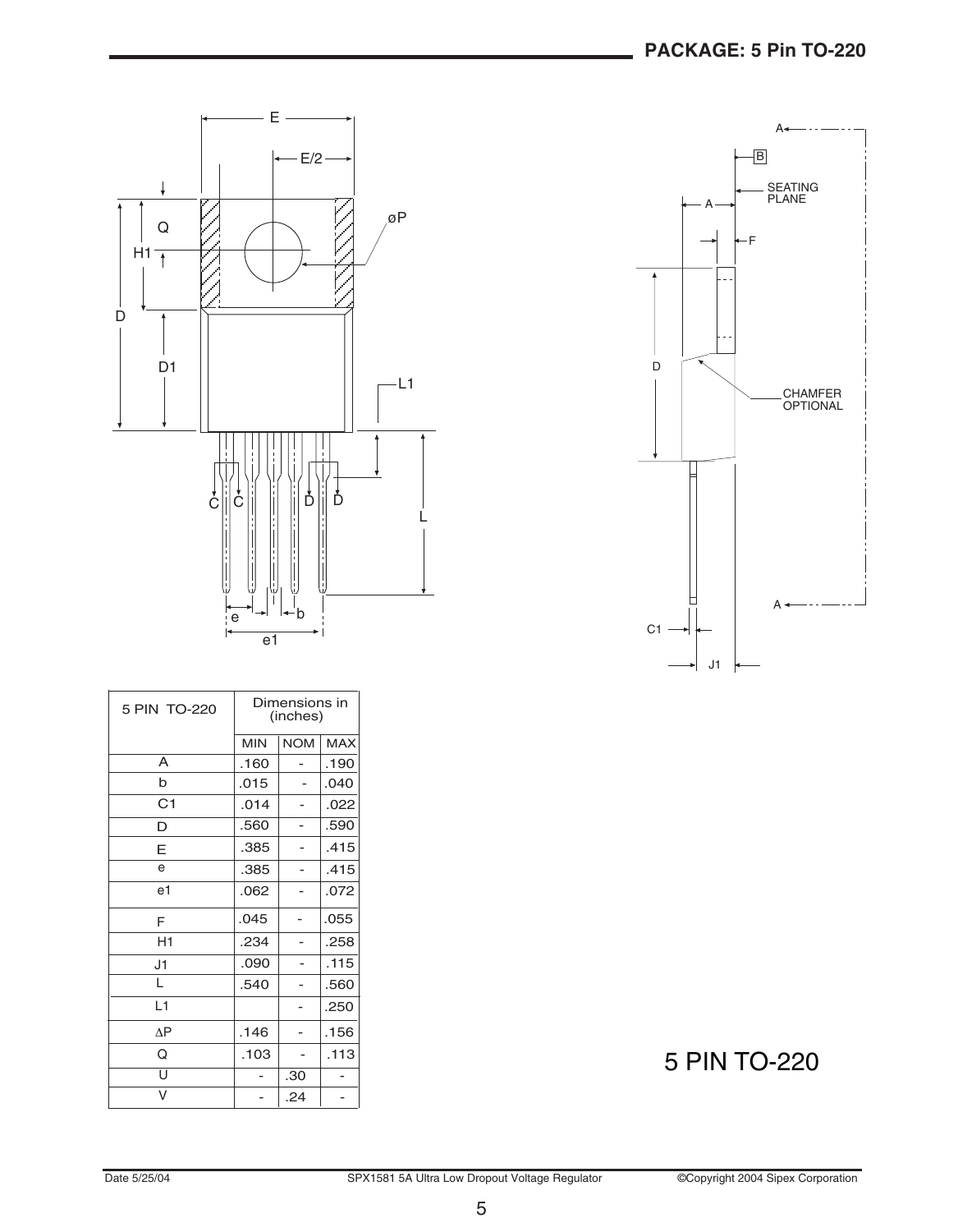



D1













5 PIN TO-263 Dimensions in (mm)<br>JEDEC TO-263 <br>(BB) Variation

CONTACT AREA

6